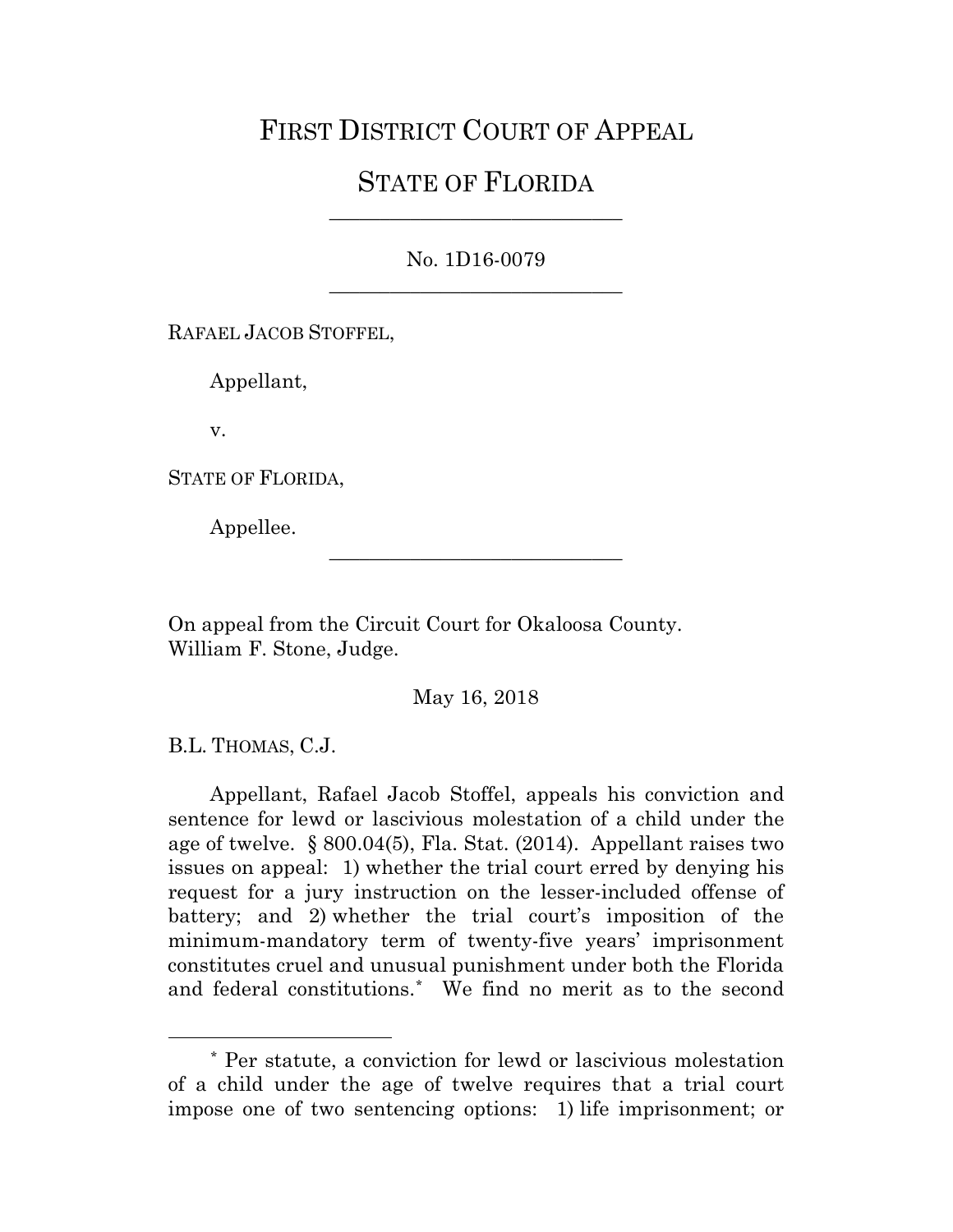issue, but write to address Appellant's claim that he was entitled to a jury instruction on battery.

I.

Appellant took his nine-year-old stepdaughter, S.P., to a movie on a "daddy-daughter" date to celebrate her upcoming birthday. A few minutes into the movie, Appellant asked if he could touch S.P.'s breasts. S.P. consented and Appellant proceeded to put his hand underneath S.P.'s shirt and grabbed her breasts. After the movie, Appellant apologized to S.P. for his actions.

Approximately a year after the incident, S.P.'s mother asked S.P. if Appellant had ever touched her inappropriately. S.P. then told her mother what occurred. S.P.'s mother then confronted Appellant about the incident, and Appellant admitted to touching S.P.'s breasts. Appellant expressed remorse for his actions and self-reported the incident by calling the Department of Children and Families (DCF). As a result, DCF sent its investigator and an Okaloosa County Deputy Sheriff to S.P.'s home. Recorded interviews were conducted with S.P., her mother, and Appellant. S.P. reiterated what had occurred during the movie. During his interview, Appellant stated that when he apologized to S.P for his actions, she stated, "Well, I did say yes." At the conclusion of the interviews, Appellant was arrested and charged with lewd or lascivious molestation of a child under the age of twelve.

During trial, S.P. testified that Appellant touched her breasts for approximately two to three minutes and told her that she was "growing up" and "becoming quite the woman." Additionally, S.P. testified that she "felt like something was wrong, but I wasn't, like, exactly sure, and I didn't really know what was going on." Appellant testified and admitted to touching S.P.'s breasts for a few seconds. Both the State and defense

 $\overline{a}$ 

<sup>2)</sup> "a split sentence . . . of at least twenty-five years' imprisonment and not exceeding life imprisonment, followed by probation or community control for the remainder of the person's natural life." § 775.082(4)(a), Fla. Stat. (2014).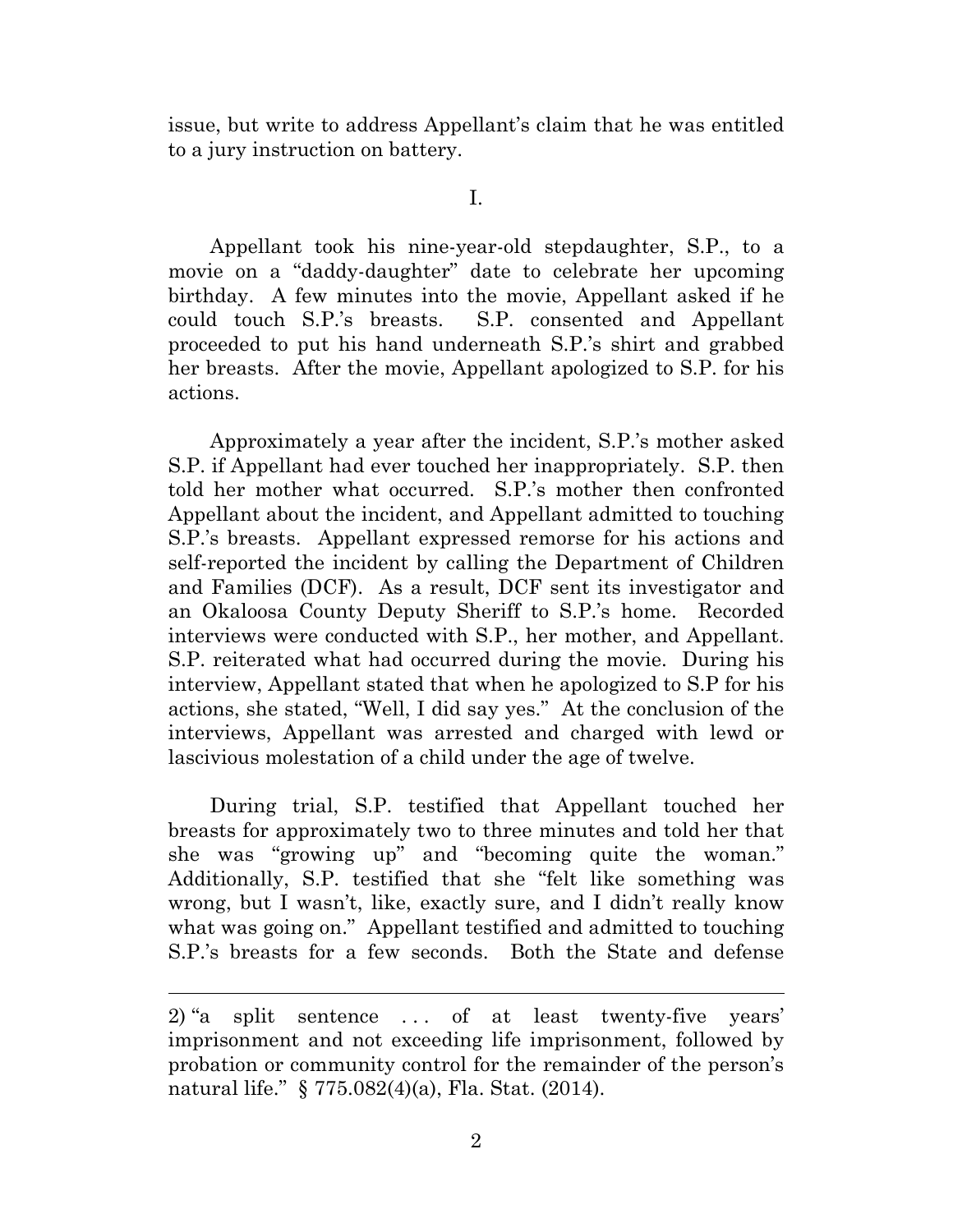counsel stipulated that, while Appellant was touching S.P., Appellant told S.P. "your chest is getting big."

At the charge conference, defense counsel asked for a jury instruction on the lesser-included offense of battery. The trial court denied the request. The trial court, however, granted defense counsel's request for a jury instruction on the lesserincluded offense of attempted lewd or lascivious molestation and a jury instruction for an unnatural and lascivious act.

In its closing statement, the defense argued that Appellant did not have the lascivious intent required to be found guilty of lewd or lascivious molestation. The trial court then instructed the jury:

THE COURT: Lewd or lascivious molestation. To prove the crime of lewd or lascivious molestation, the State must prove the following three elements beyond and to the exclusion of a reasonable doubt: One, [S.P.] was under the age of 12 at the time of the offense. Two, Rafael Stoffel intentionally touched in a lewd or lascivious manner the breasts of [S.P.]. Three, Rafael Stoffel was 18 years of age or older at the time of the offense.

The words "lewd" and "lascivious" mean the same thing. They mean a wicked, lustful, unchaste, licentious, or sensual attempt on the part of the person doing the act.

Neither the victim's loss of chastity nor consent is a defense to the crime charged. The Defendant's ignorance of the victim's age, the victim's misrepresentation of her age, or the Defendant's bona fide belief of the victim's age is not a defense to the crime charged.

During its deliberations, the jury asked the trial court the following question: "Ask [Appellant] why he decided to reach under her shirt. What was he thinking? What was his reasoning?" The trial court responded by informing the jury that "you have all of the evidence that's been received for your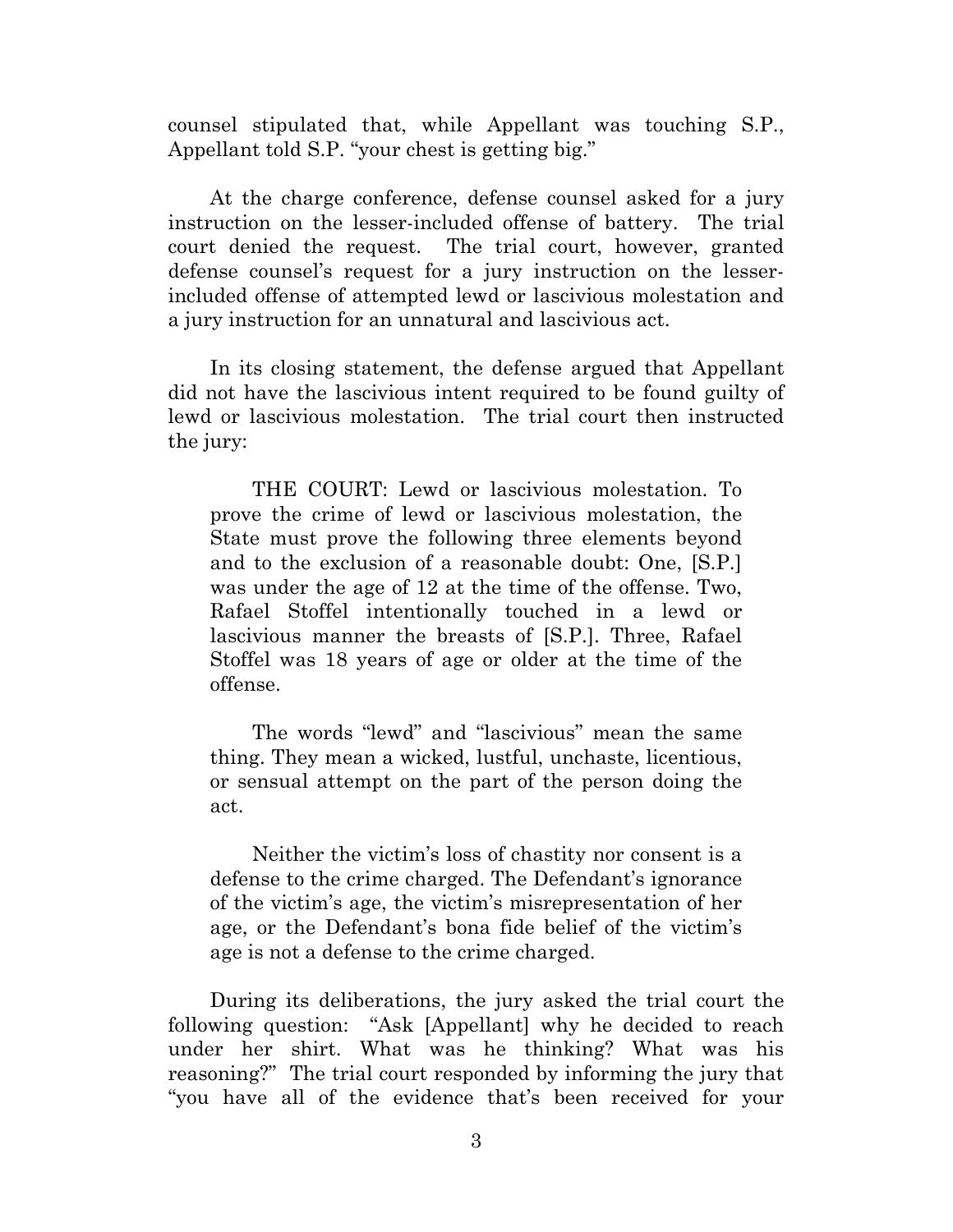consideration of the verdict in this matter." The jury then resumed its deliberations and found Appellant guilty as charged.

II.

There are two categories of lesser-included offenses: necessary and permissive. *Sanders v. State*, 944 So. 2d 203, 206 (Fla. 2006). "Necessarily lesser-included offenses are those offenses in which the statutory elements of the lesser included offense are always subsumed within those of the charged offense." *Id.* In contrast, a permissive lesser-included offense is one where both offenses appear to be separate on the face of the statutes, "but the *facts alleged* in the accusatory pleadings are such that the lesser [included] offense *cannot help but be perpetrated* once the greater offense has been." *Id.* (quoting *State v. Weller*, 590 So. 2d 923, 925 n.2 (Fla. 1991)) (emphasis added).

A trial court must instruct the jury on a necessary lesserincluded offense. *McKiver v. State*, 55 So. 3d 646, 649 (Fla. 1st DCA 2011). However, the instruction on a permissive lesserincluded offense must be given only if: 1) the charging document alleges all the statutory elements of the requested permissive lesser-included offense; *and* 2) some evidence is adduced at trial that establishes those statutory elements. *Khianthalat v. State*, 974 So. 2d 359, 361 (Fla. 2008). Battery is listed as a lesserincluded offense of lewd or lascivious molestation. Fla. Std. Jury Instr. (Crim.) 11.10(c). Accordingly, Florida courts have found that battery is a permissive lesser-included offense of lewd or lascivious molestation. *Barnett v. State*, 45 So. 3d 963, 964 (Fla. 3d DCA 2010). The question for this Court is thus two-fold: 1) did the State's information allege the statutory elements of battery, and if so, 2) did the evidence adduced at Appellant's trial establish those elements?

## III.

The elements of battery are an actual and intentional touching or striking of another, without their consent. § 784.03(1)(a)1., Fla. Stat. The fact that Appellant intentionally touched S.P. is uncontroverted. As a result, this Court's analysis centers on the remaining statutory element of consent.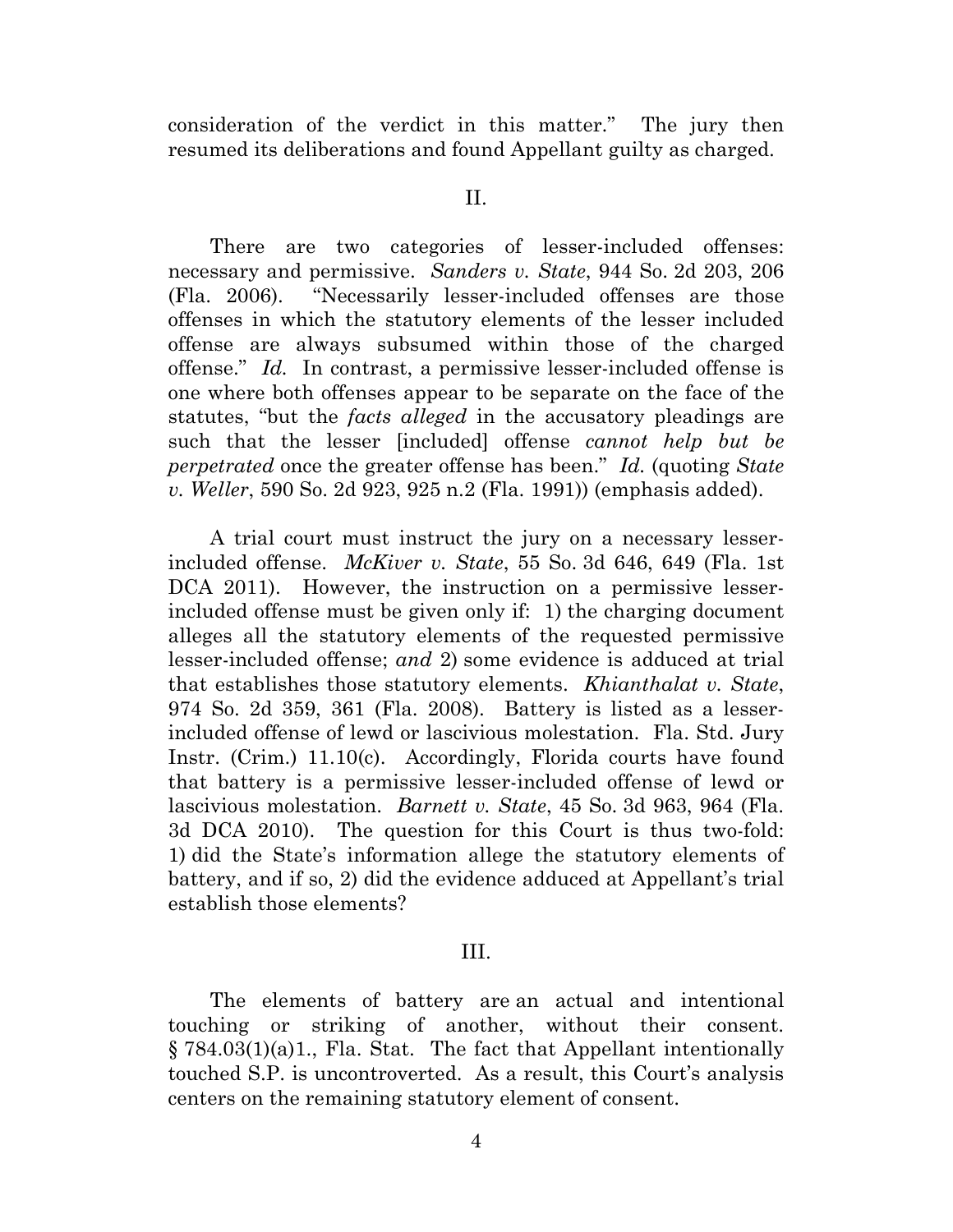The State's second amended information alleged that Appellant "on or about June 22, 2014, at and in Okaloosa County, Florida, while being eighteen (18) years of age or older, 31 years of age, did unlawfully and intentionally touch in a lewd or lascivious manner the breasts, genitals, genital area, or buttocks, or the clothing covering them, of a person less than twelve (12) years of age, S.P., . . ., 9 years of age, or force or entice S.P. to touch the perpetrator, in violation of Section 800.04(5)(b), Florida Statutes."

The language of the information makes no mention of Appellant's touching being against the will of S.P., and there is no evidence in the record to support the finding that S.P. did not consent to Appellant's touching. Certainly, S.P.'s testimony indicates that at the time she felt uncertain or taken aback by Appellant's conduct. It is clear, however, that S.P.'s verbal statements to Appellant before and after the incident demonstrate that the touching was consensual.

We find the holding in *Barnett* to be persuasive here. The defendant in *Barnett* was charged with lewd or lascivious molestation of a child under the age of twelve. 45 So. 3d at 964. He requested a jury instruction on battery, which the trial court denied. *Id*. Relying on *Khianthalat*, the Third District affirmed the trial court, holding that the defendant was not entitled to a jury instruction on battery, because "[t]he information did not include any language stating that the touching was against the will of the victim." *Id*.

The court in *Barnett* addressed *Belser v. State*, 854 So. 2d 223 (Fla. 1st DCA 2003), which predated *Khianthalat*. *Barnett*, 45 So. 3d at 964. In *Belser*, the defendant was charged with lewd or lascivious molestation of a child under the age of sixteen. 854 So. 2d at 224. On appeal, the defendant argued that the trial court erred by denying his request for a jury instruction on battery. *Id*. This Court held that the defendant was entitled to the instruction and reversed. *Id*. at 225. In our rationale, we noted that "[t]he state concedes that simple battery is a permissive lesser included offense, that unlawful touching was alleged in the information, and that evidence of battery was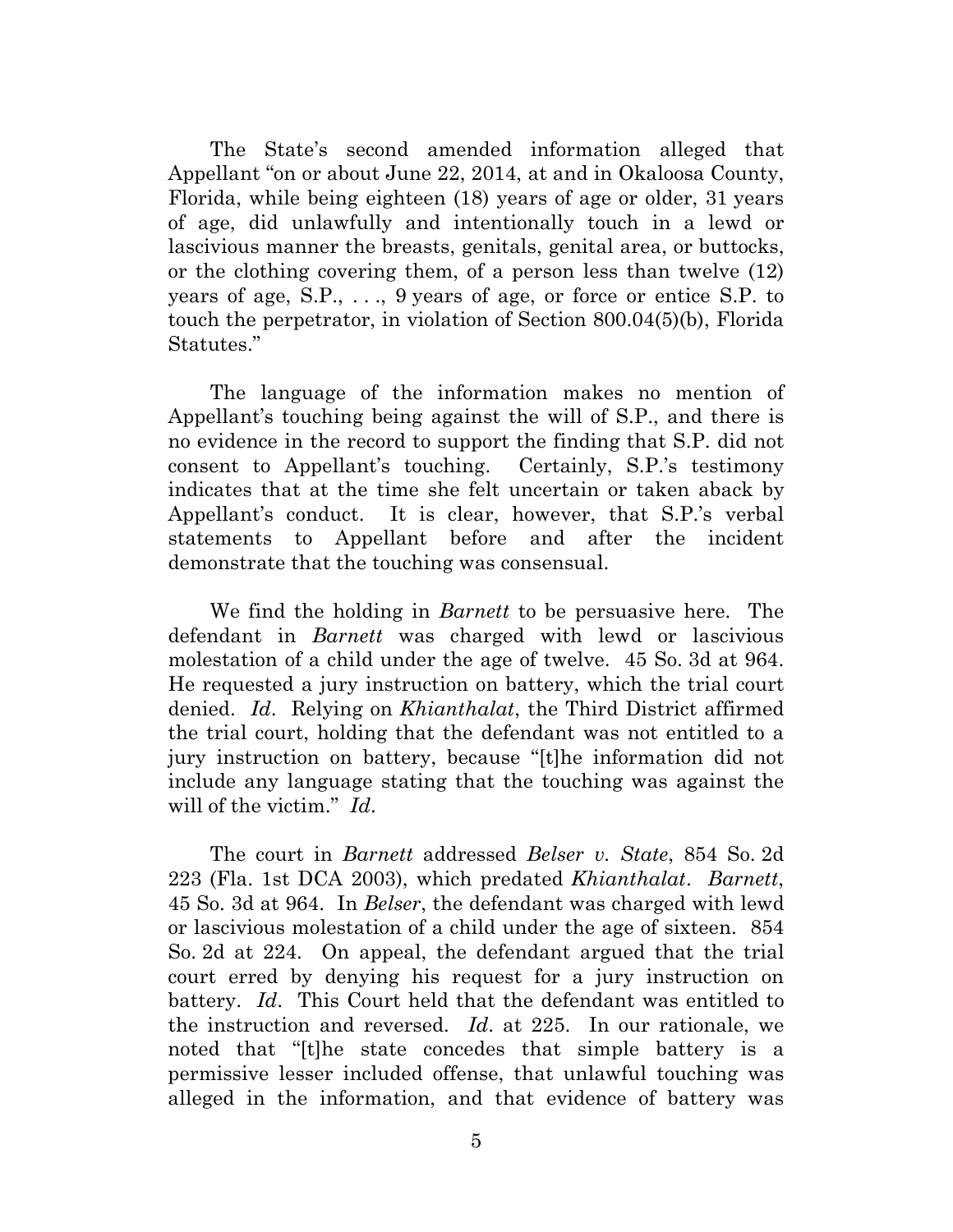presented at trial to support such a finding." *Id*. at 224. But our decision in *Belser* made no attempt to analyze the remaining statutory element that the touch be against the will of the victim. Consequently, the Third District in *Barnett* found that "*Belser* does not survive the more recent decision of the Supreme Court in *Khianthalat*." 45 So. 3d at 964. We agree, and hold that *Belser* has been abrogated by the rule of law articulated by the Florida Supreme Court in *Khianthalat*.

But Appellant argues that the fact that S.P. was under the age of twelve satisfies the requirements of *Khianthalat*, because a minor cannot give consent to an unlawful sexual touching; thus, as a matter of law, Appellant's acts were without S.P.'s consent. This assertion is untenable, however, given our Court's recent affirmation that parents and those *in loco parentis* are privileged to touch their children, non-abusively, against their will. *Morris v. State*, 228 So. 3d 670 (Fla. 1st DCA 2017). As a matter of law, Appellant could not commit a battery against his stepchild, *unless* Appellant touched her in a lewd manner, which is unlawful, and therefore the fondling would be a lewd and lascivious molestation. Thus, either the act of fondling the nineyear old's breasts was a lewd molestation or it was no crime at all, because a *non-lewd* touching of a child by a parent *cannot constitute a battery*, absent evidence of physical injury or other factors not alleged or proven here. See § 784.085, Fla. Stat.;  $§ 827.03(1)(a) \& (b)$ , Fla. Stat.

If it had received the battery instruction, the jury could have only found Appellant guilty of battery if they found that the State failed to prove the charged offense (as well as the lesser-included offenses of attempted lewd or lascivious molestation or unnatural and lascivious act) beyond a reasonable doubt. Such a finding necessarily means that the jury would have determined that Appellant did not act with a lascivious intent. Therefore, the resulting touch between Appellant and S.P. could not constitute battery, as a matter of law. *Morris*, 228 So. 3d at 673. Thus, the only proper choices for the jury to consider were in fact provided: Either Appellant committed a lewd or lascivious act, or he committed no crime at all